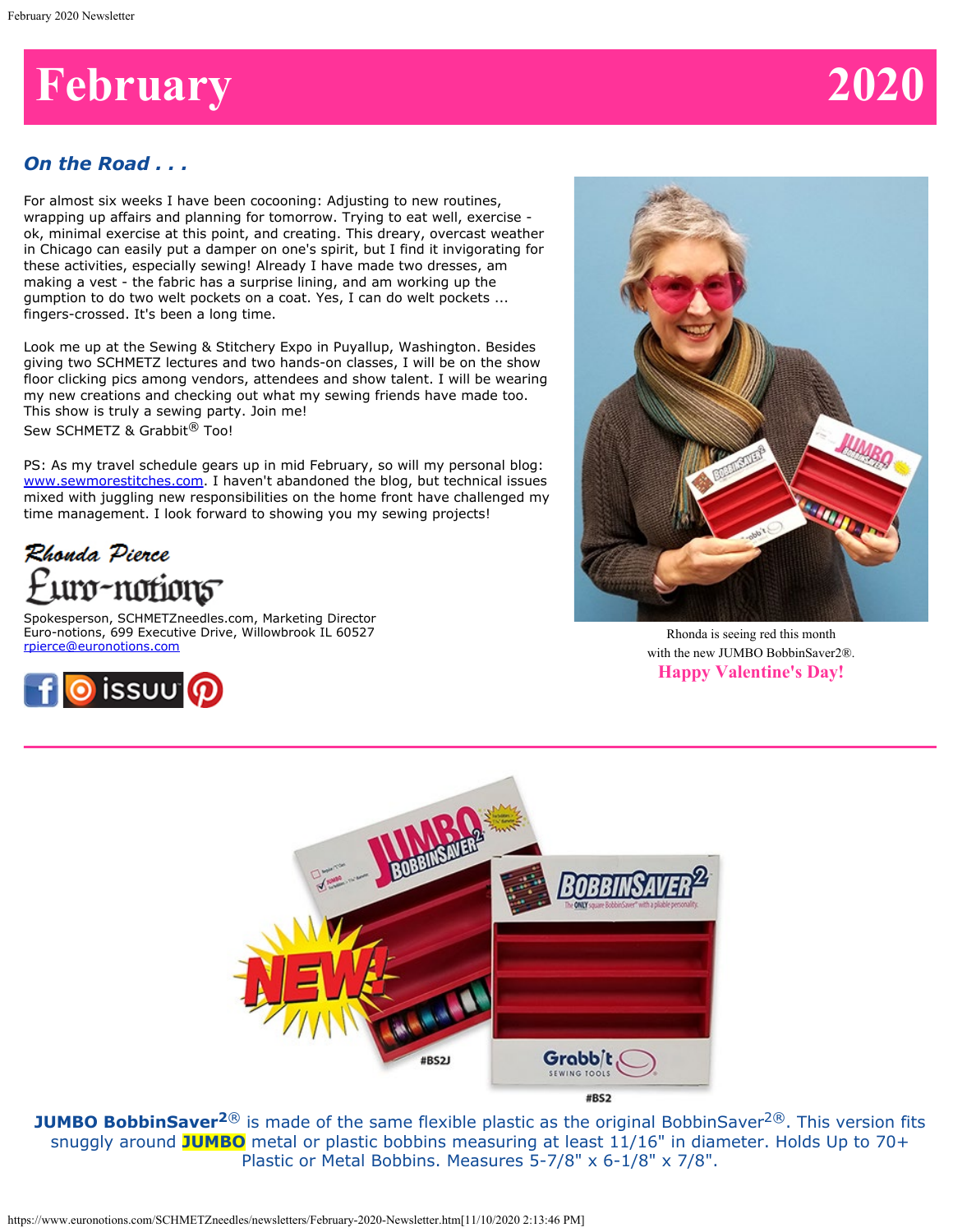# ByAnnie's Local Quilt Shop Contest

The search for the top local quilt shop is on. Did you vote?

[ByAnnie.com](https://www.byannie.com/lqs-contest) is hosting their 3rd annual Local Quilt Shop Contest. Gain fame and recognition for your store, plus win a FREE ByAnnie Trunk Show at your shop, among other prizes!

Polls close February 29, 2020. Make your voice heard and vote now!

Vote Now! -- <https://www.byannie.com/lqs-contest>



# Thanks for Reading **SCHMETZ** *Inspired to SEW*!



**SCHMETZ** *Inspired to SEW #74* **Marianne Fons**

Prepare to be wowed! Marianne Fons has immense energy, focus and interests. Marianne is a quilting icon. The recent reissue of her popular 1993 book coauthored with Liz Porter, **Quilter's Complete Guide**, further cements her legacy in today's quilt world. As Rita Farro reveals, Marianne's impact reaches beyond the world of quilts. As a business woman her interests and acumen serve others in numerous ways: Quilts of Valor Foundation, and more intimately in her immediate community by founding The Iowa Quilt Museum and restoring The Iowa Theatre. As a mom, Marianne is the biggest cheerleader of her three kids. What's next for Marianne? With a twinkle in her eye, she has novel ideas already in place. We can hardy wait!

[Click HERE to read on issuu.com](https://issuu.com/schmetzneedles/docs/its74-feb20?fr=sNzg5ZjE3NTM3)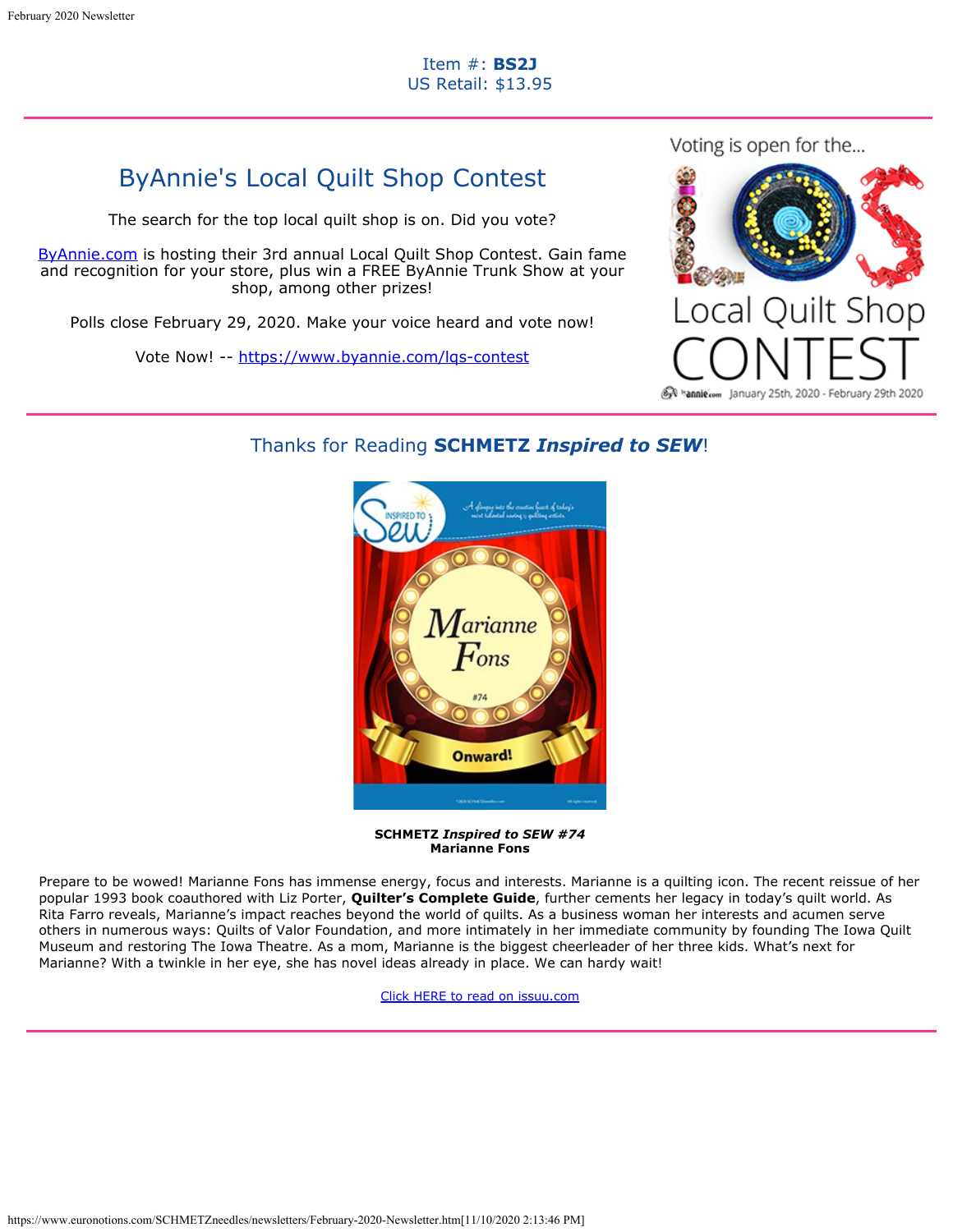

Be on the look out for SCHMETZ Needles and Mini Grabbit<sup>®</sup> Magnetic Pincushions. Can you spot either brand in this [tease](https://www.netflix.com/TITLE/81026300)? Streaming began January 29th.

# **Look for Rhonda's SCHMETZ lectures and SCHMETZ Hands-On Exploratory Classes at [Sewing & Stitchery Expo](https://sewexpo.com/), Puyallup WA!**

Confused about sewing machine needles? What do all those numbers mean on the needle pack? Is changing the needle before it breaks really important? Successful sewing is often about paying attention to the little things like the needle in your machine. Get the solution to frequent thread problems and answers to common needle questions. Students receive the always-popular SCHMETZ ABC Pocket Guide.



**Teaching the Next Generation!**



Before Christmas, 130 East Noble Middle School students in Kendallville IN made earbud pouches and envelope pillows. Thanks, Mrs. Kim Desper, for teaching kids to sew in school!

# **Adventure in Color Quilt Along: Luminous**

The Adventure Quilt is a collaboration between Tammy Silvers and the talented Kate Colleran of Seams Like A Dream. They are excited to offer this new quilt as a Quilt Along!

<https://www.tamarinis.com/luminous-quilt-along.htm>

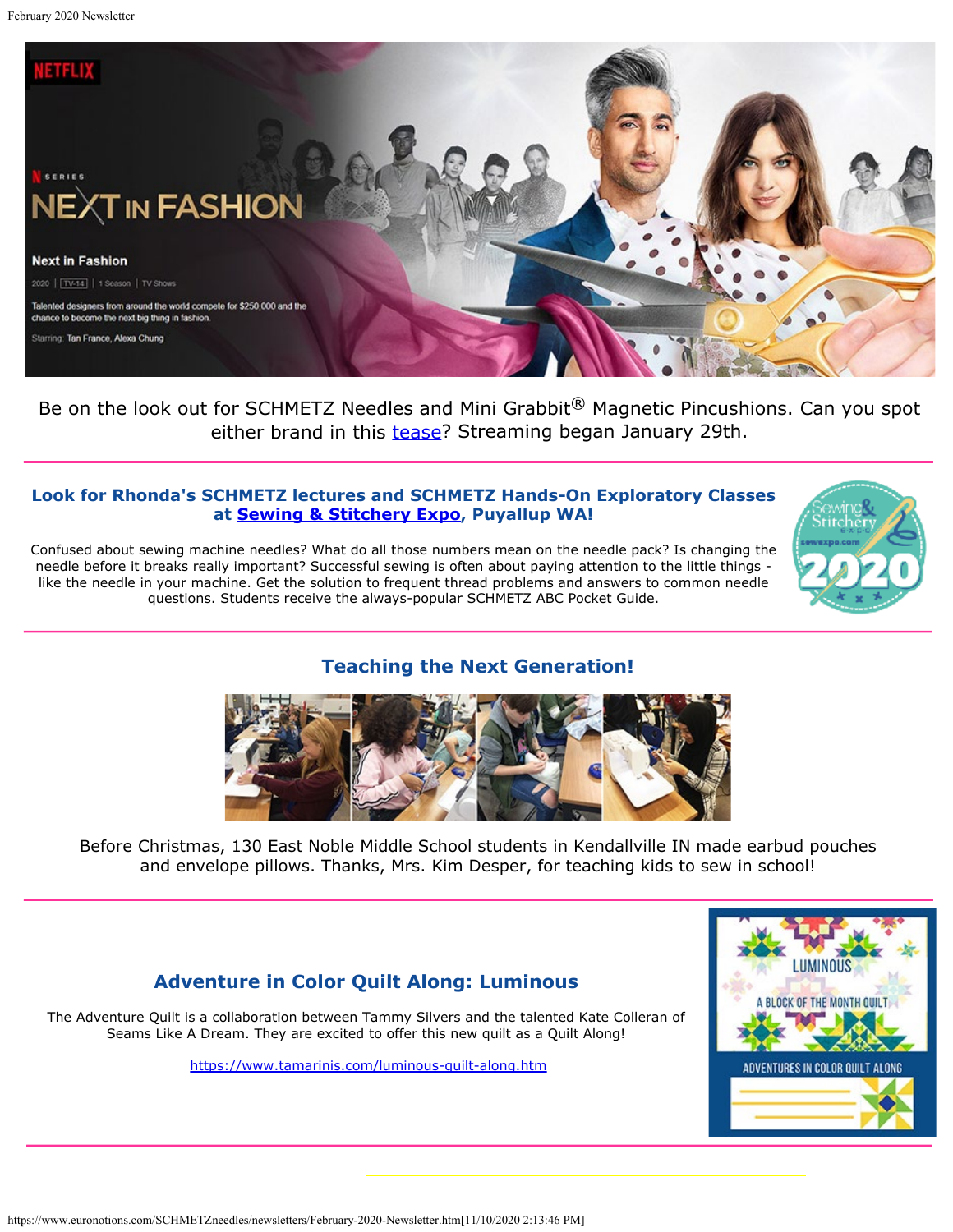# **SCHMETZ Needle Fact - Copy & Paste into Your Own Newsletter or Blog!**



### **SCHMETZ Professional Grade Chrome Needles are Available in a Variety of types and sizes.**

- Less friction on thread passing through eye
	- Penetrates fabric with less resistance
		- Smoother stitch creation -
- Resists heat improved durability & performance
	- A premium performance needle -

[Click HERE for more information.](https://www.schmetzneedles.com/category/SCHMETZ-Chrome-Professional-Household-Needles-Carded-37)



# **Have You Read These Back Issues?**



Issue 72 Eleanor Burns

#### **SCHMETZ** *Inspired to SEW*



Issue 71 Rob Appell

<http://www.schmetzneedles.com/archived-digital-magazines/>



Issue 70 Jodie Davis

*Where's Rhonda? 2020 Schedule* **(Maroon color indicates Wholesale Venue)**

> **Sarah's Grove Quilter's Circle\*** February 4 Schaumburg IL

**[H+H](http://www.hh-cologne.com/)** March 20-22 Cologne Germany

**[Quilt Canada](https://canadianquilter.com/quilt-canada-2020/)\*** June 17-20 Emonton AB

**[Quilting By The Sea](http://www.quiltguildbythesea.com/)\*** October 13

**[VDTA](https://www.vdta.com/2020%20Las%20Vegas%20Convention%20page.html)\*** February 16-18 Las Vegas NV

**[The Gathering of Quilters](https://gatheringofquilters.wixsite.com/gatheringofquilters)\*** April 16 Toledo OH

**[Shipshewana Quilt Festival](https://www.shipshewanaquiltfest.com/)\*** June 24-26 Shipshewana IN

**[International Quilt Market](https://www.quilts.com/quilt-market-houston.html)** October 23-26

**[Sewing & Stitchery Expo](https://sewexpo.com/)\*** February 27-March 1 Puyallup WA

**[International Quilt Market](https://quilts.com/quilt-market-pittsburgh.html)\*** May 14-17 Pittsburgh PA

**Bernina University** July 14-17 Indian Wells CA

**[Threads of Success](https://www.threads-of-success.com/)\*** October 25

#### https://www.euronotions.com/SCHMETZneedles/newsletters/February-2020-Newsletter.htm[11/10/2020 2:13:46 PM]